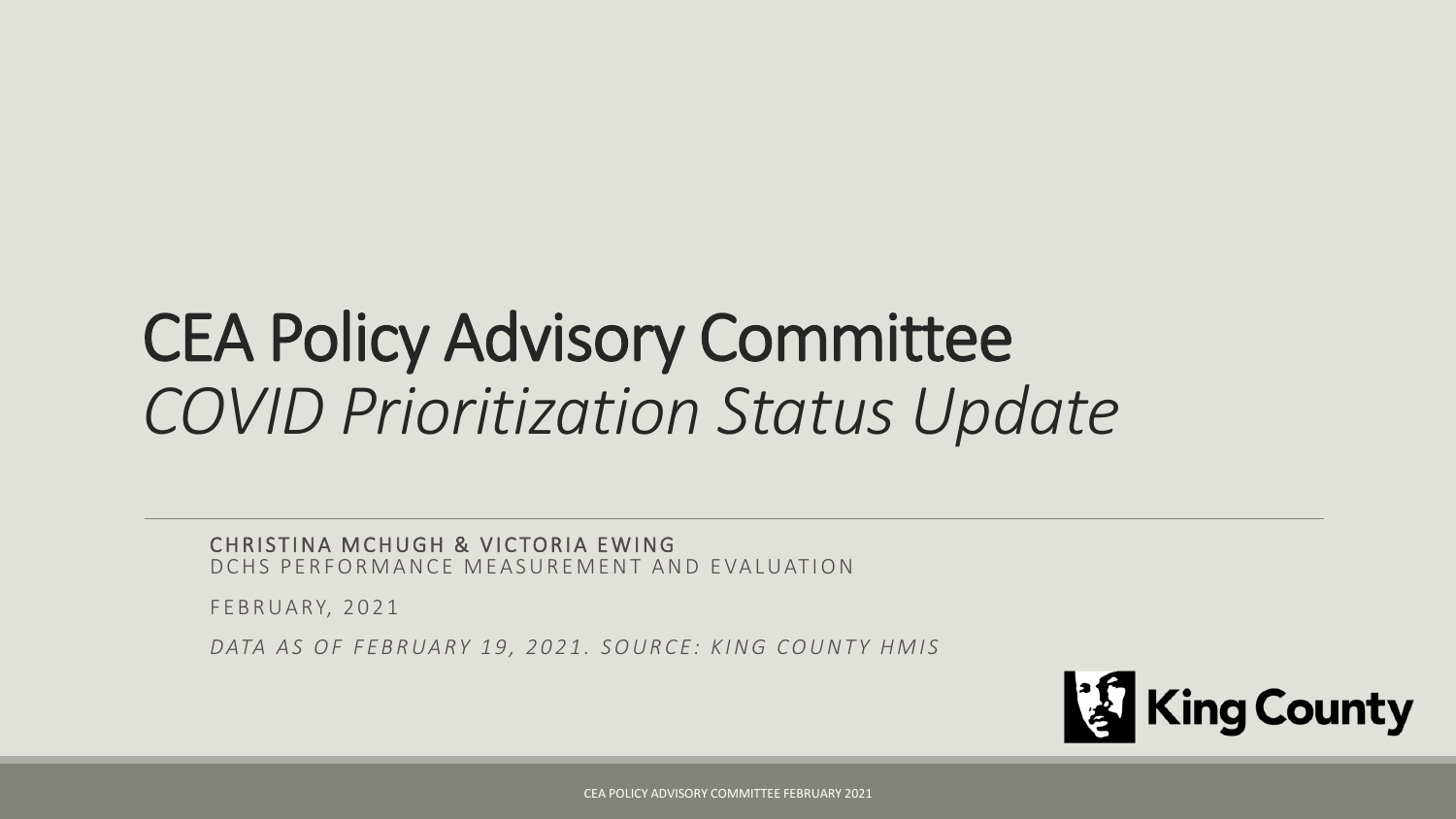# Background

Per COVID-19 guidance issued by HUD<sup>1</sup> and Washington State Department of Commerce<sup>2</sup>, CE policies have the potential to protect those most vulnerable to the virus' severe effects by speeding up connections and providing flexibility to lower barriers to permanent housing for people at high risk of COVID-19 complications.

In order to quickly house people experiencing homelessness who are at high risk for developing serious and life-threatening health complications from COVID-19, **Coordinated Entry for All will prioritize households who are most disproportionately impacted by COVID-19, for all housing openings, using factors determined by Public Health-Seattle & King County (PHSKC).**

1. https://files.hudexchange.info/resources/documents/Changes-to-Coordinated-Entry-Prioritization-to-Support-and-Respond-to-COVID-19.pdf

2. https://deptofcommerce.app.box.com/s/mx4yx38vuuhtq3uf2a45uxfmc6dccw8b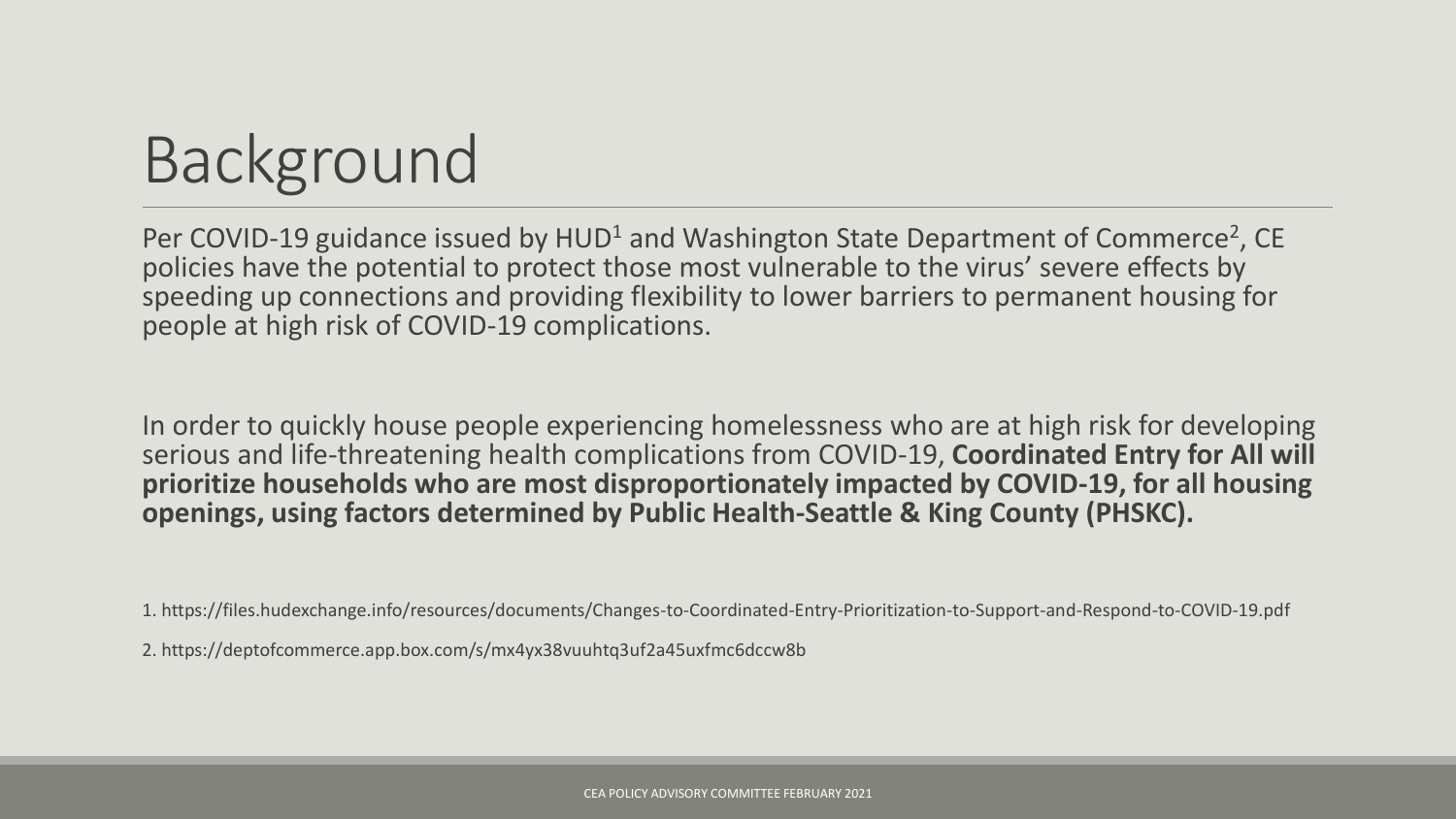### Risk Factors

**Individuals of any race and ethnicity disproportionately represented in the homeless system & disproportionately impacted by COVID-19 related to risk of acquisition and severity of disease as captured by the Point in Time Count, HMIS & King County Public Health COVID-19 Data. Currently:**

- Black or African American
- American Indian or Alaska Native
- Native Hawaiian or Other Pacific Islander
- Hispanic/Latinx

#### **Individuals at higher risk for mortality from COVID-19 based on Age**

- Between the Ages of 65 to 74
- Over the Age of 75

**Households who are pregnant** 

#### **Individuals with pre-existing health conditions which put them at higher risk for mortality from COVID-19**

- Medical records containing any of the following risk factors:
	- **Diabetes**
	- Heart Disease
	- Kidney Disease
	- Lung Disease
	- Sickle Cell Disease
	- Weakened Immune Systems
- Or the absence of any medical record

**Data sources**: King County HMIS, Washington State Medicaid Claims Data, Public Health-Seattle & King County Healthcare for the Homeless Network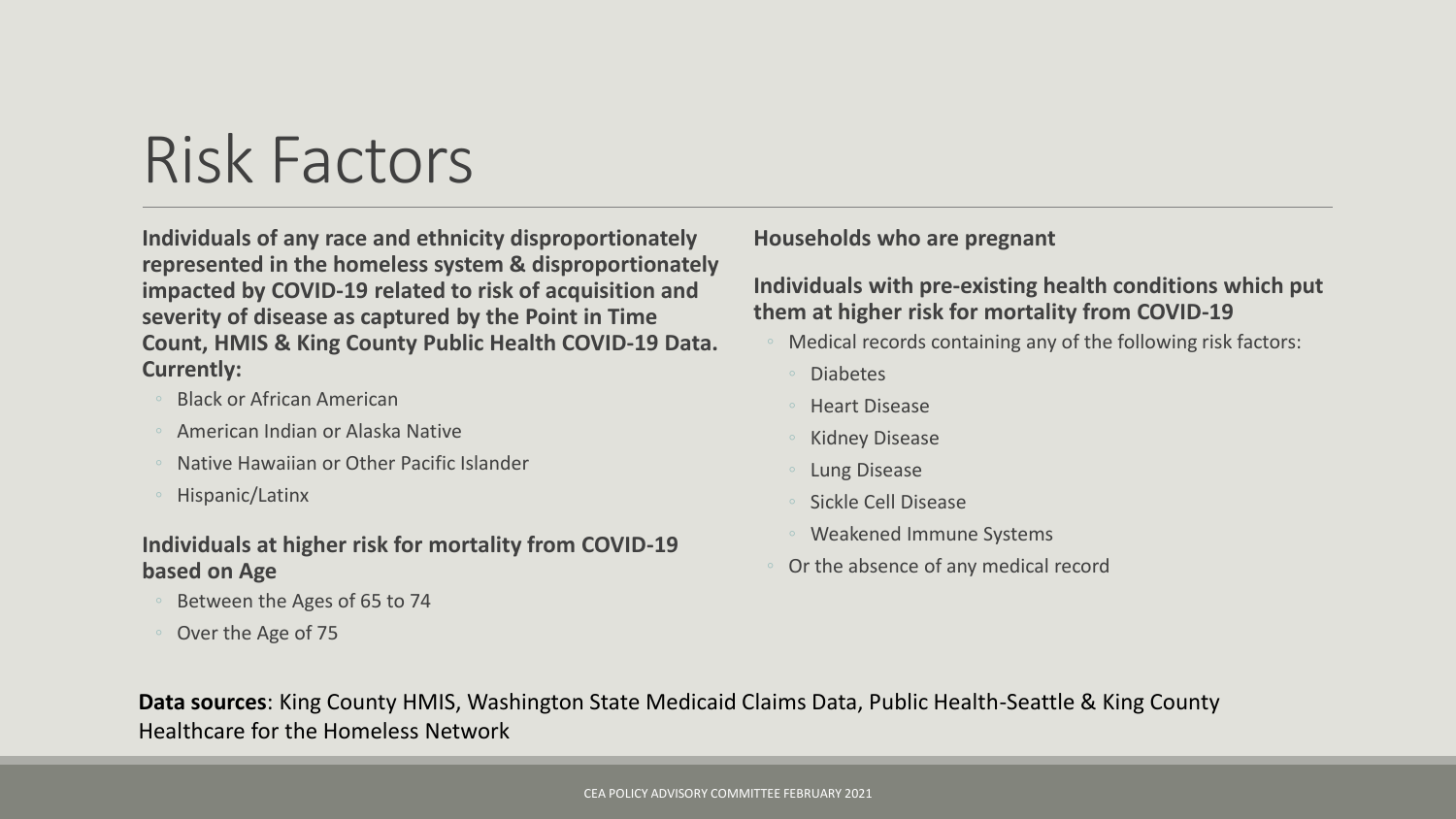## Status Update

COVID Prioritization was approved by the CEA Policy Advisory Committee on September 24, 2020 and implemented by staff on October 9, 2020.

Since then, 345 households have been prioritized using the COVID Prioritization Method.

| <b>Population</b>    | <b>Households Prioritized</b> |
|----------------------|-------------------------------|
| <b>Families</b>      | 104                           |
| <b>Single Adults</b> | 168                           |
| Youth & Young Adults | 73                            |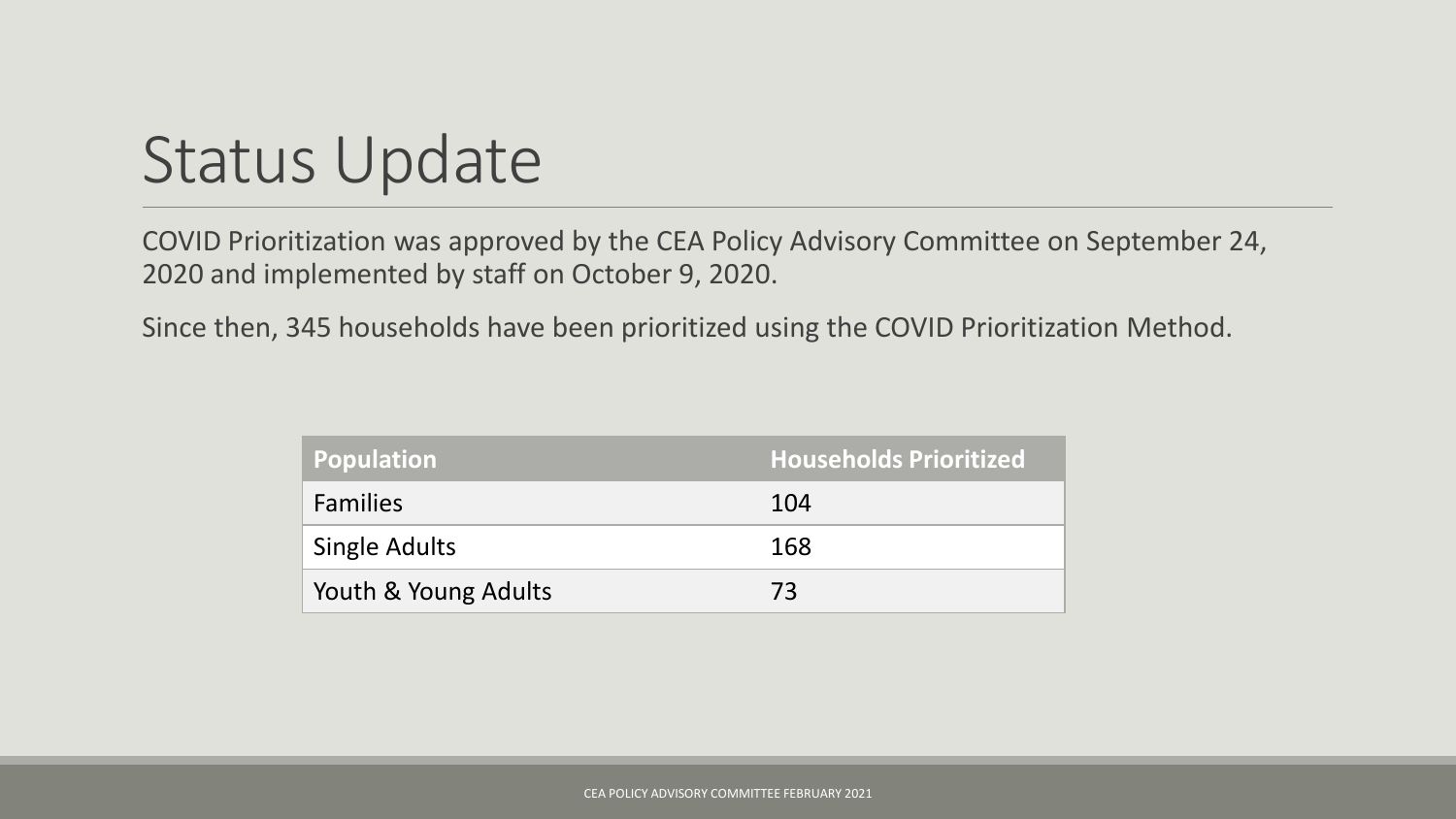Race/Ethnicity

Heads of households prioritized using COVID Prioritization were **more likely to be BIPOC** than those prioritized using Interim Prioritization.



CEA POLICY ADVISORY COMMITTEE FEBRUARY 2021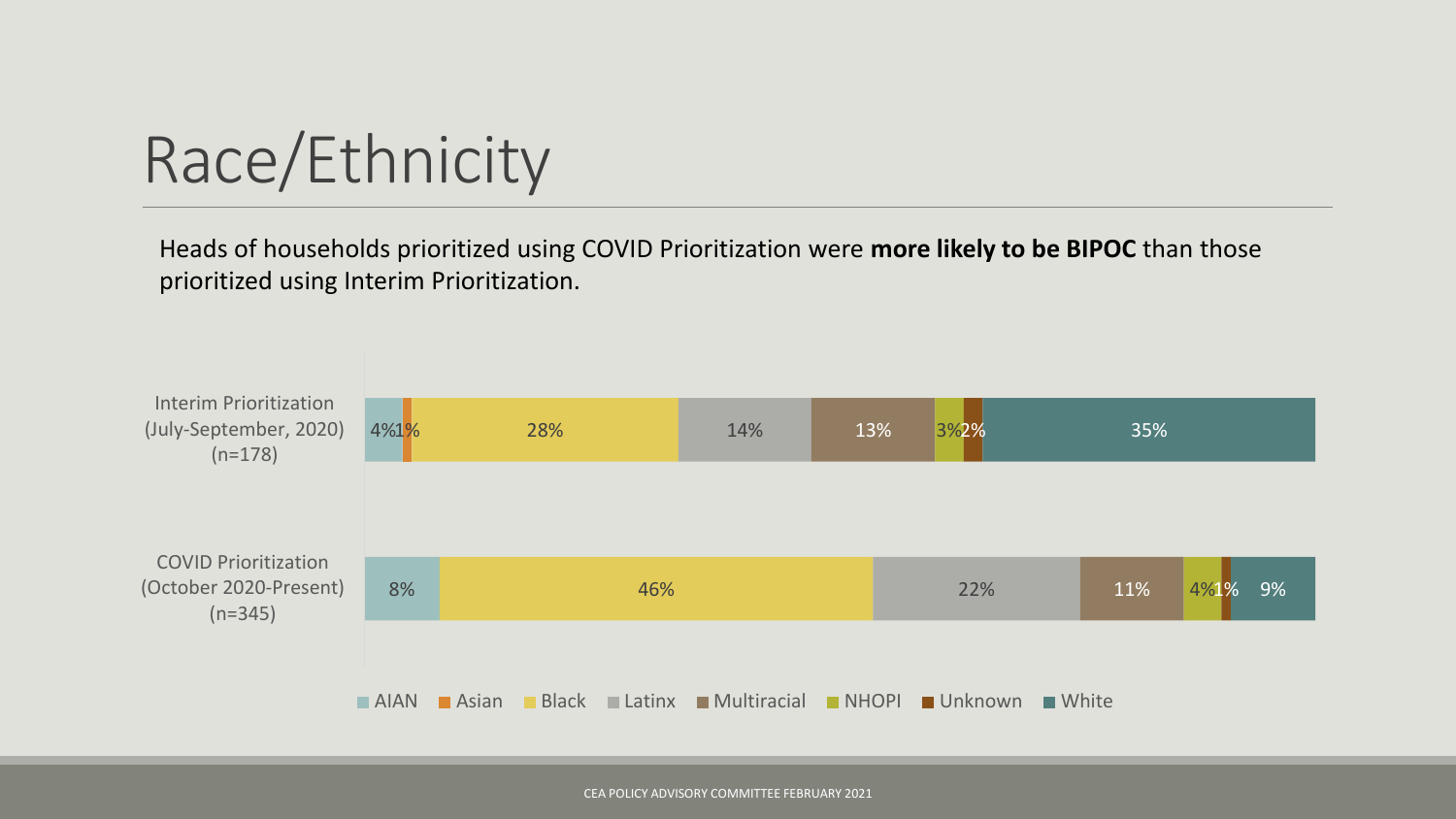## Age

Among Families and Single Adults, heads of households prioritized with COVID Prioritization **were older**  than those prioritized with Interim Prioritization. This was particularly pronounced for Single Adults.

#### *Average Age of Head of Household in Years*

|                      | Interim Prioritization<br>(July-September, 2020) | <b>COVID Prioritization</b><br>(October 2020-Present) |
|----------------------|--------------------------------------------------|-------------------------------------------------------|
| <b>Families</b>      | 31.7                                             | 36.5                                                  |
| <b>Single Adults</b> | 41.2                                             | 65.4                                                  |
| Youth & Young Adults | 21.1                                             | 21.1                                                  |